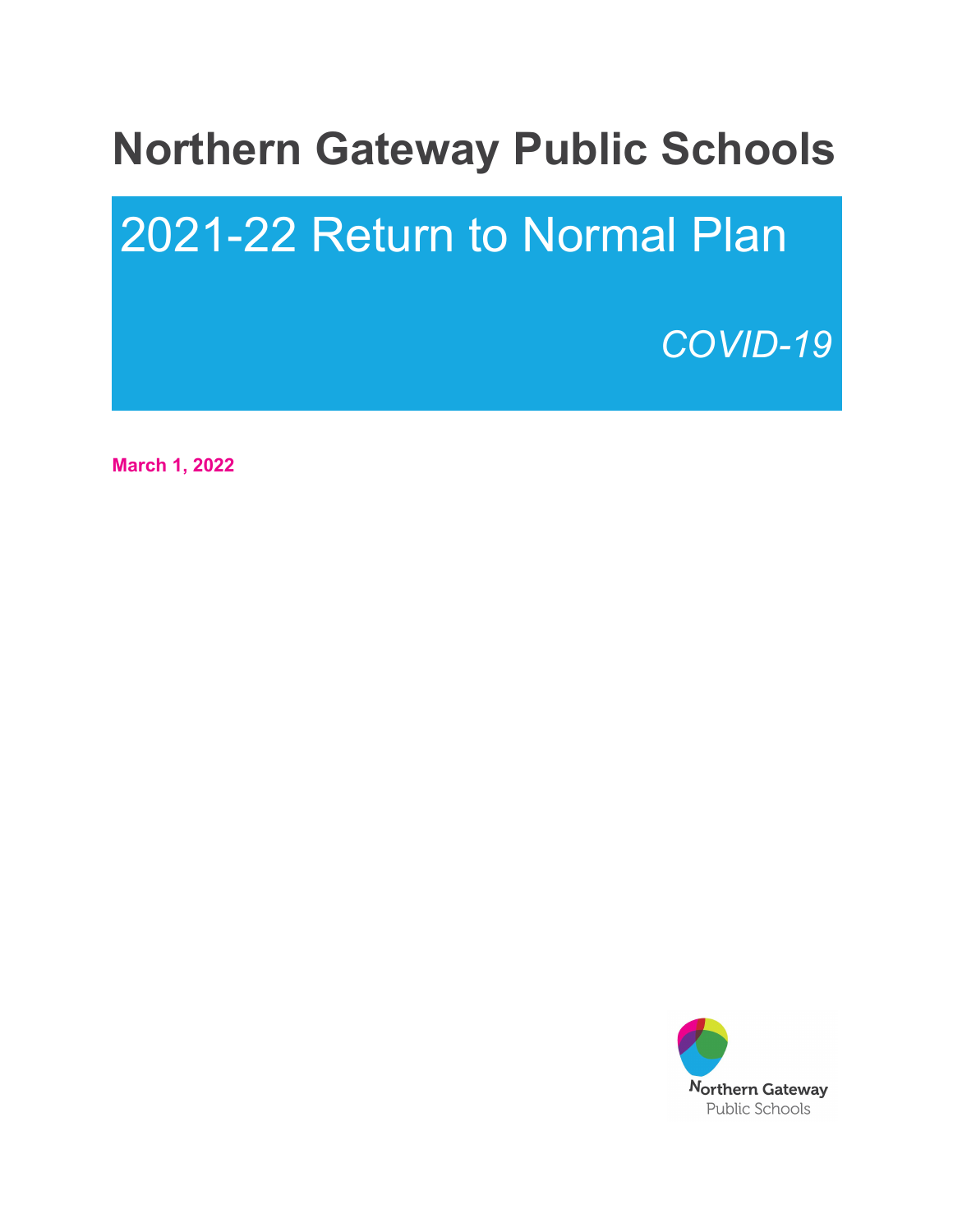## **Table of Contents**

| <b>Message from the Superintendent</b>                           |                |
|------------------------------------------------------------------|----------------|
| <b>Ongoing Communication with NGPS families</b>                  | 5              |
| Section 1 - What to expect in 2021-22                            | 5              |
| <b>Section 2 - Safety and well-being</b>                         | 5              |
| Daily health screening for illness                               | 6              |
| Staying home when sick                                           | 6              |
| Showing signs of illness while at school                         | 6              |
| Government isolation requirements - symptoms or testing positive | 6              |
| If there is a case of COVID-19 at school                         | 6              |
| Enhanced cleaning and disinfecting of schools and school buses   | 6              |
| <b>Masks</b>                                                     | 7              |
| Handwashing and sanitizing                                       | 7              |
| Cohorts                                                          | $\overline{7}$ |
| Personal protective equipment (PPE)                              | 7              |
| Section 3 - What school will look like                           | 7              |
| Arriving and leaving school                                      | 7              |
| Lockers                                                          | 8              |
| Student supplies and learning materials                          | 8              |
| Washrooms and water fountains                                    | 8              |
| Common areas                                                     | 8              |
| Recess and playground equipment                                  | 8              |
| Open- or closed-campus school communities                        | 8              |
| Lunch                                                            | 9              |
| Food in schools                                                  | 9              |
| School nutrition programs                                        | 9              |
| Volunteers and visitors                                          | 9              |
| NGPS staff entering school buildings                             | 9              |
| Family and school communication                                  | 10             |
| Community use of schools and joint use agreements                | 10             |
| School bus transportation                                        | 10             |
| School council meetings                                          | 10             |
| Social emotional supports                                        | 10             |
| Shared leadership                                                | 10             |
| <b>Positive Behaviour Supports</b>                               | 10             |
| Mental health and wellness supports                              | 11             |
| COVID-19 signage on entrances                                    | 11             |
| COVID-19 visitor log                                             | 11             |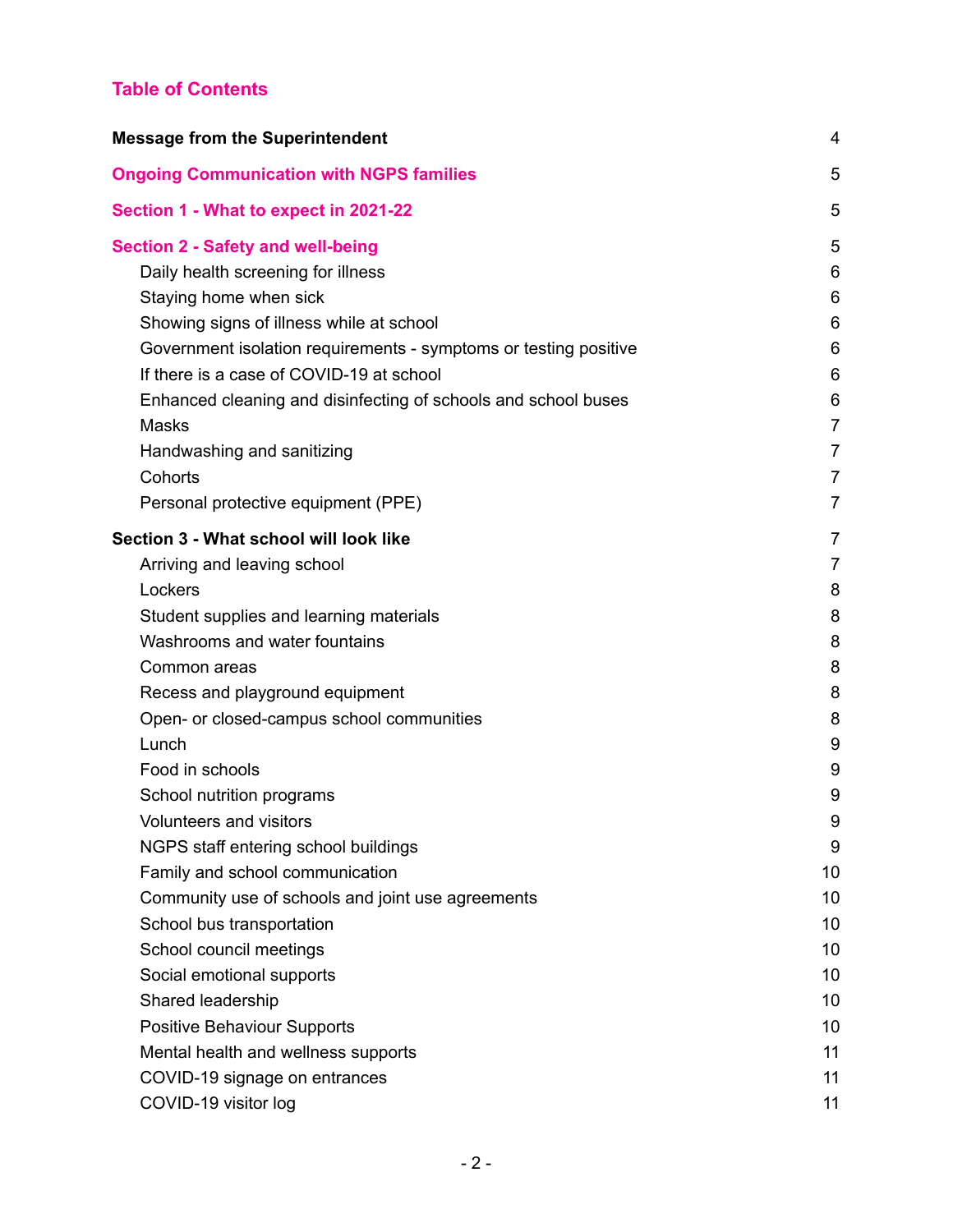| <b>Section 4 - Teaching and Learning</b>                              |    |
|-----------------------------------------------------------------------|----|
| Online learning                                                       | 12 |
| Home education                                                        | 12 |
| Supporting students with special needs                                | 12 |
| Provincial Achievement Tests (PATs)                                   | 12 |
| Diploma examinations                                                  | 12 |
| <b>Section 5: School based activities</b>                             | 12 |
| <b>Section 6: Appendices</b>                                          | 13 |
| Alberta Plan for Returning to Normal                                  |    |
| Guidance for Respiratory Illness Prevention and Management in Schools |    |
| CMOH Order 31-2021                                                    | 13 |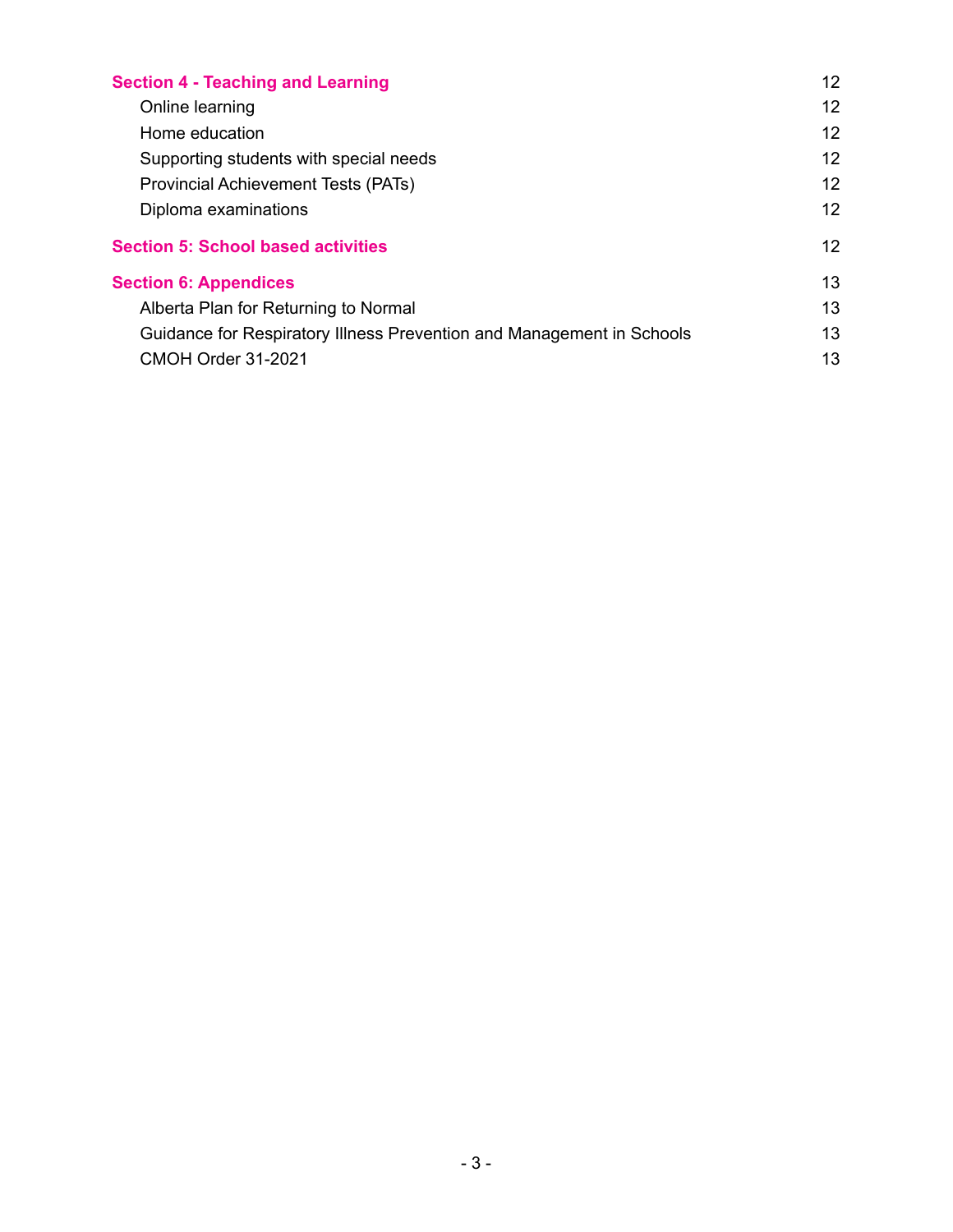## <span id="page-3-0"></span>**Message from the Superintendent**

#### Dear Parents and Families,

On February 8, the Government of Alberta announced a [three-step plan to reduce and eliminate](https://www.alberta.ca/release.cfm?xID=8185996876395-A336-5B57-A82D6FEE916E1060) [public health measures,](https://www.alberta.ca/release.cfm?xID=8185996876395-A336-5B57-A82D6FEE916E1060) including how we approach COVID-19 in our schools.

We know there is shared excitement for the ending of pandemic restrictions, as well as varying levels of concern when it comes to ongoing risk management. Our Back to School Plan has been updated to reflect the province's new Return to Normal Plan:

#### **Step 1: Masks in Schools**

- Starting Tuesday, March 1, masks will be optional for staff and students in schools or on school buses.
- If a student becomes ill at school they will be required to wear a mask and isolate until they can leave the school.
- Any student who chooses to continue to wear a mask may do so and will be supported in their choice.
- Vaccinated students who test positive for COVID are required to isolate for 5 days and mask in school for a period of 10 days from onset of symptoms. Unvaccinated students are to isolate for 10 days. Please refer to the [Daily Health](https://open.alberta.ca/publications/covid-19-information-alberta-health-daily-checklist) Checklist.

#### **Continuing Safety Measure**

Current safety measures:

- [Daily health screening](https://open.alberta.ca/publications/covid-19-information-alberta-health-daily-checklist) for students, staff and visitors before coming to school
- Staving home when sick
- Enhanced cleaning and disinfecting in schools and on yellow buses
- Handwashing and sanitizing
- Moving individual classes online if needed
- Additional planning and measures for medically fragile students

We will continue to monitor updates from the province and share information as it becomes available. We remain committed to providing safe, caring and inspiring learning environments for our students and staff. Thank you for your ongoing commitment to safety, learning and cooperation.

Kevin Bird Superintendent of Schools

### <span id="page-3-1"></span>**Section 1 - Safety and well-being**

NGPS is committed to providing safe and caring learning environments for our students and staff. We all have a role to play in following safety protocols set out by the province and the Division.

Our 2021-22 Return to Normal Plan focuses on familiar safety strategies that support a safe learning environment within our school communities: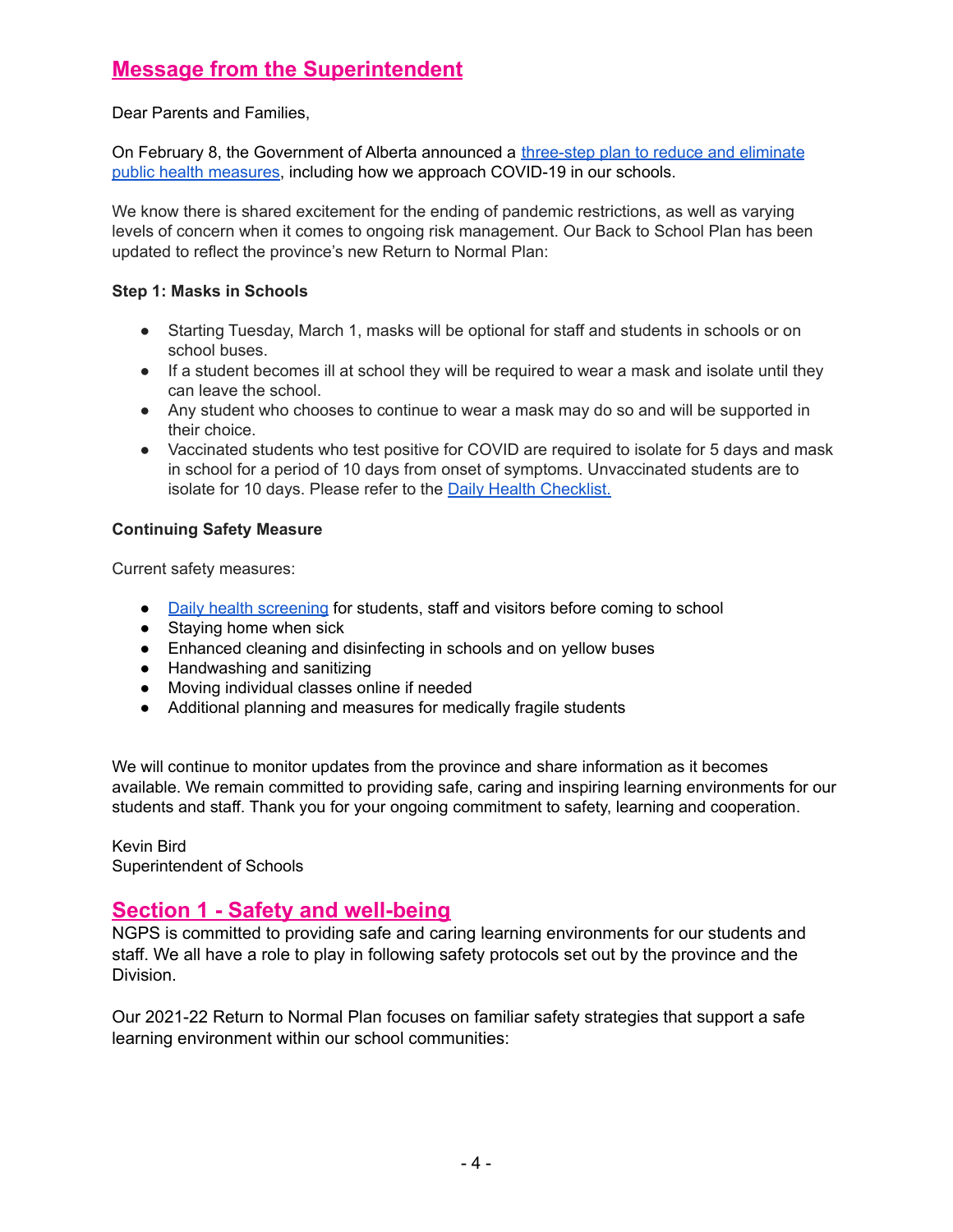#### <span id="page-4-0"></span>**Daily health screening for illness**

Families and staff are encouraged to continue using the Alberta Health daily [checklist](https://open.alberta.ca/publications/covid-19-information-alberta-health-daily-checklist), updated on February 9, 2022, before coming to school each day. Families and staff are not required to submit the checklist to the school. It is a tool to assess wellness.

Students and staff who feel ill or have any symptoms of COVID-19 should not come to the school. All isolation requirements for students who are close contacts or test positive for COVID-19 remain in place at this time.

Please contact the school office if your child is staying home due to illness.

#### <span id="page-4-1"></span>**Staying home when sick**

Following provincial health protocols around illness is a key strategy to slow down or stop the spread of COVID-19, as well as to keep our school communities and individual classes healthy and in school. Please stay home when sick.

#### <span id="page-4-2"></span>**Showing signs of illness while at school**

If a student becomes ill while at school, they will be asked to wear a mask while they wait in a designated area to be picked up. School staff who supervise the student will also wear a mask and will:

- bring the student to the school sickroom Contact parents or guardians to pick up their child immediately, and
- follow Division safety strategies around cleaning and disinfecting the area and school sickroom.

#### <span id="page-4-3"></span>**Government isolation requirements - symptoms or testing positive**

| I have symptoms and I am fully immunized     | Isolate:<br>Isolate for 5 days from the day of onset of<br>symptoms or until symptoms resolve,<br>whichever is longer.<br>After this isolation period, up to a total of 10<br>$\bullet$<br>days from the day of symptom onset, you are<br>required to wear a mask at all times when in a<br>public place or otherwise in the company of<br>other persons, with no exceptions.                                                                                                                                                                                                       |
|----------------------------------------------|-------------------------------------------------------------------------------------------------------------------------------------------------------------------------------------------------------------------------------------------------------------------------------------------------------------------------------------------------------------------------------------------------------------------------------------------------------------------------------------------------------------------------------------------------------------------------------------|
| I have symptoms and I am not fully immunized | Isolate:<br>You must isolate for 10 days from the day of<br>onset of symptoms or until symptoms resolve,<br>whichever is longer.<br>Whether you are fully immunized or not, even<br>$\bullet$<br>if you have a negative molecular (e.g. PCR)<br>COVID-19 test or two negative rapid antigen<br>tests, taken not less than 24 hours of each<br>other, you still must isolate until symptoms<br>resolve.<br>If you are within 3 weeks of the initial positive<br>test of a previous infection you do not need to<br>test again, and you can leave isolation when<br>symptoms resolve. |
| I have symptoms and a negative test result   | Stay home and away from others until symptoms<br>resolve.                                                                                                                                                                                                                                                                                                                                                                                                                                                                                                                           |

*Updated February 9, 2022. Chart Information from albertahealthservices.ca, Isolation & Quarantine [Information.](https://www.albertahealthservices.ca/topics/Page17239.aspx#what-how-when)*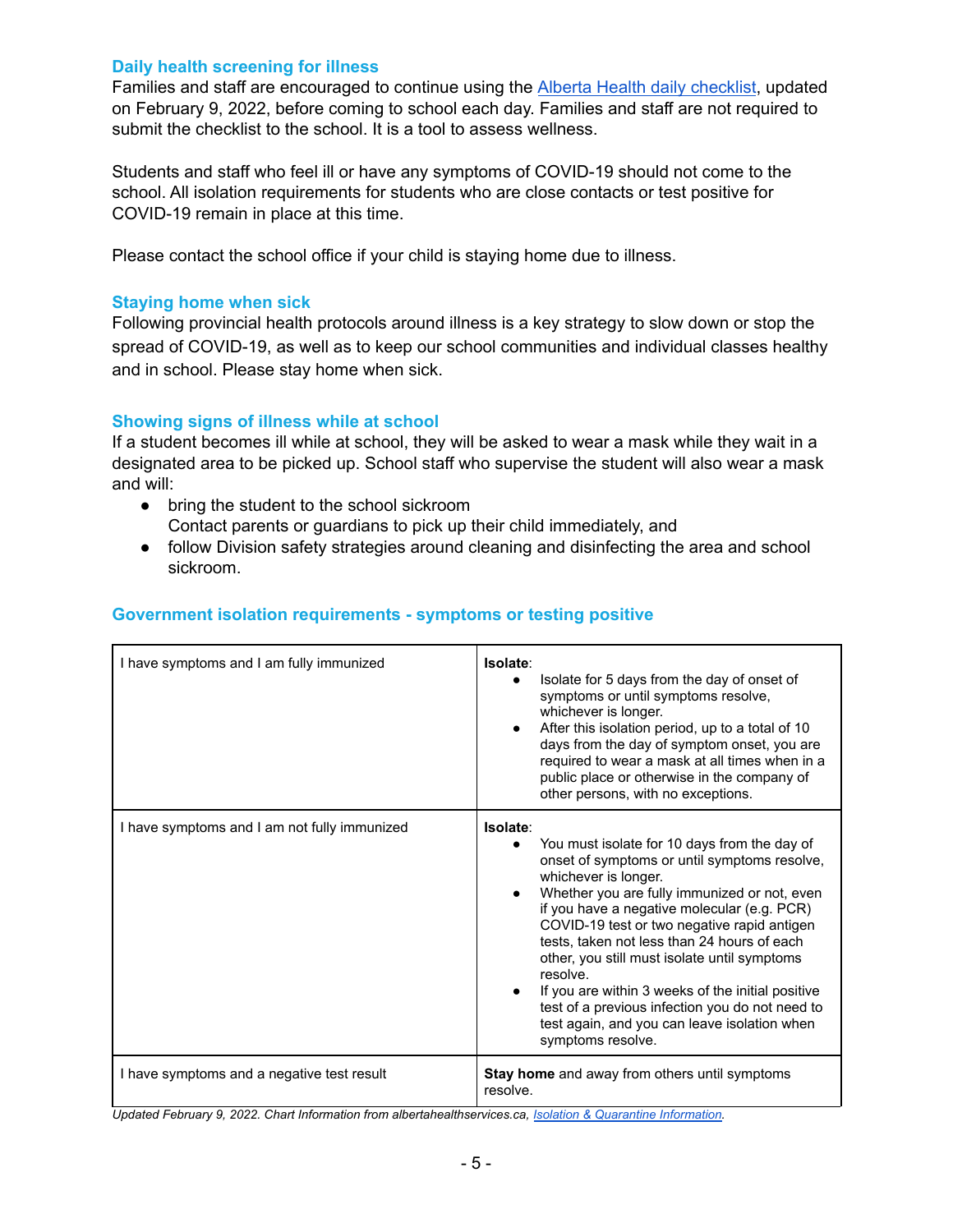#### <span id="page-5-0"></span>**If there is a case of COVID-19 at school**

Due to the changing nature of the virus, an increase in asymptomatic case,s and the reliance on non-reported rapid testing schools have limited information about COVID cases and so are unable to send home individual notifications. Parents will receive notification if there is a sudden rise in illness absenteeism or if there is substantial level of illness absenteeism in a classroom or group.

## <span id="page-5-1"></span>**Enhanced cleaning and disinfecting of schools and school buses**

Schools and school buses will receive extra cleaning.

#### <span id="page-5-2"></span>**Masks**

• Masks are optional for all unless they are returning from a COVID isolation (see below) or are required as part of an individual student safety plan.

Students who are vaccinated, have symptoms and receive a positive COVID test are required to isolate for 5 days and wear a mask at all times in public (including school) for a period of 10 days from symptom onset. Students who have symptoms and a positive test and are not vaccinated are required to isolate for 10 days.

Students who are vaccinated, have no symptoms and receive a positive test should isolate and re-test 24 hours later. If the second test is positive the student is required to not attend school for 5 days and to mask in school for a period of 10 days from the initial positive test. Students who receive a positive test and are not vaccinated should isolate and re-test 24 hours later. If the second test is positive the student may not attend school for the required 10 day isolation period.

Health and safety measures will continue to be evaluated continuously in response to changing public health information and in the event circumstances and required health measures for schools across the province, schools in a particular region, or individual schools and classrooms, change, based on provincial direction and the COVID-19 situation in Alberta.

#### <span id="page-5-3"></span>**Handwashing and sanitizing**

Schools will promote and facilitate frequent and proper hand hygiene for all students, staff and visitors, including before and after activities i.e. before and after using shared equipment, eating/serving food, entering/leaving school/classroom.

Schools will provide hand sanitizer throughout the building to support these requirements. Families are also encouraged to send their children to school with personal hand sanitizer.

#### <span id="page-5-4"></span>**Personal protective equipment (PPE)**

PPE is not required for all staff, but additional PPE is important in different scenarios and will be utilized as needed to support students with different needs.

## <span id="page-5-5"></span>**Section 2 - What school will look like**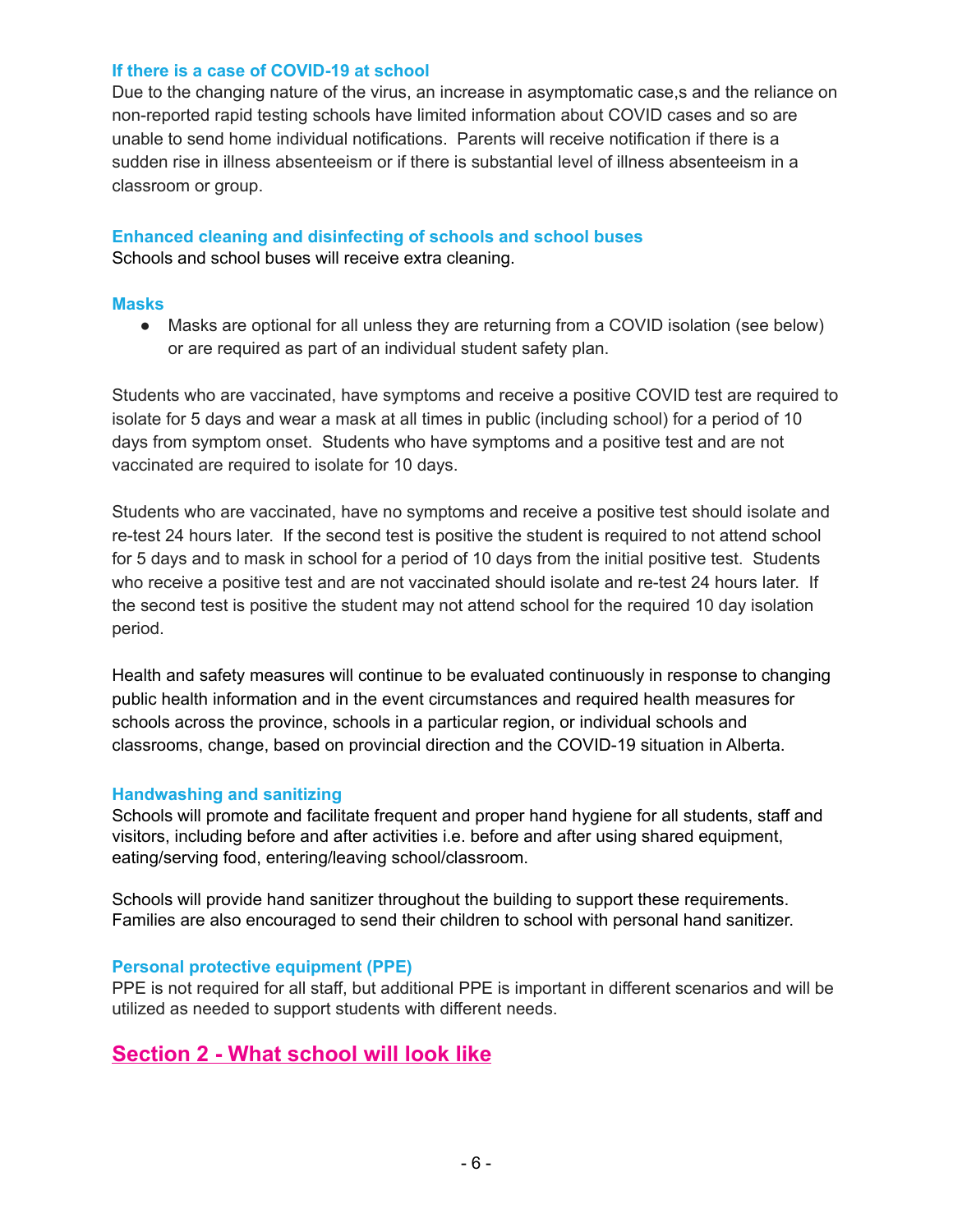#### <span id="page-6-0"></span>**Volunteers and visitors**

NGPS looks forward to having parents, visitors and volunteers back in schools. This will look different from school to school based on the unique circumstances of each school community.

All individuals are required to:

- Make an appointment by contacting the school office by phone or email
- [Screen](https://open.alberta.ca/publications/covid-19-information-alberta-health-daily-checklist) for illness
- Sign in at the school's visitor log
- There is additional planning in schools for medically fragile students, staff and close contacts. Because of these plans it may not be possible for a parent volunteer to engage with certain cohorts or rapid testing might be required.

#### <span id="page-6-1"></span>**Community use of schools and joint use agreements**

Community use of school spaces will be opening throughout March. Contact your school for information.

#### <span id="page-6-2"></span>**School bus transportation**

Students with COVID-19 symptoms or who are experiencing illness will not be permitted on the bus. Families are encouraged to consider getting their children to and from school if they are not comfortable with their child riding with other children on the yellow bus.

#### <span id="page-6-3"></span>**School council meetings**

School council meetings may resume in person following all health regulations.

#### <span id="page-6-4"></span>**Social emotional supports**

In supporting resilience within this environment, the existing wellness structures will continue to focus on shared leadership and Positive Behaviour Supports.

#### <span id="page-6-5"></span>**Shared leadership**

Shared leadership across schools and sites is focused on creating the conditions for the following:

- **Collaboration:** student and staff engagement, school based collaboration, division based collaboration, parent engagement and outside partner collaboration
- **Assessment:** determine student mental health and well-being status. We are currently working with our community partners to review the process to ensure early identification for those in need of further support.
- **Continuum of Supports:** an inclusive learning environment where students can access integrated and/or specialized supports and services as required.

#### <span id="page-6-6"></span>**Positive Behaviour Supports**

Positive Behaviour Supports is a well-rounded approach to support the mental health and wellness of students, staff and families. Positive Behaviour Supports include:

- A trauma informed lens focusing on voice and choice, predictability and consistency, and positive relationships
- Psychological First Aid, and the Traumatic Event Systems (TES) principles considered in addressing challenges during and following a challenging event, e.g.,COVID-19
- [Guidelines](https://www.nactatr.com/news/guidere-entry.html) for Re-Entry into the School Setting During the Pandemic from North American Center for Threat Assessment and Trauma Response and,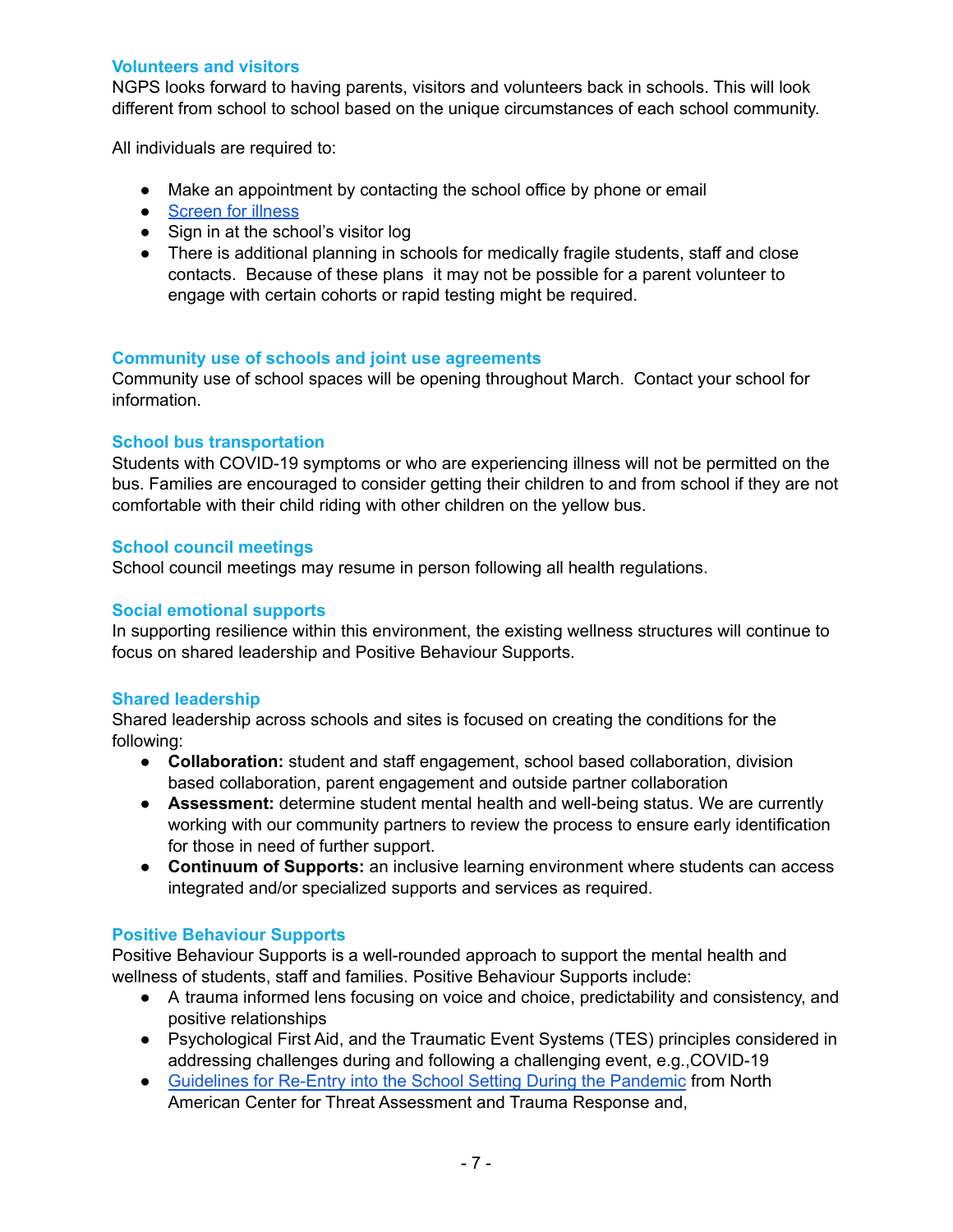● A focus on fostering the conditions that support mental health and wellness. The following resources may be of support for leaders in this regard: Working [Together](https://open.alberta.ca/dataset/9781460132999) to Support Mental Health in Alberta Schools The Heart of Recovery: Creating Supportive School [Environments](https://open.alberta.ca/dataset/2182f1b8-eb92-491f-968e-c1662e3591a5/resource/faed9a3f-63f6-4264-bcdb-98e99292505f/download/edu-heart-of-recovery-english.pdf) Following a Natural [Disaster](https://open.alberta.ca/dataset/2182f1b8-eb92-491f-968e-c1662e3591a5/resource/faed9a3f-63f6-4264-bcdb-98e99292505f/download/edu-heart-of-recovery-english.pdf)

#### <span id="page-7-0"></span>**Mental health and wellness supports**

The following resources contain evidence-based approaches that support mental health and wellness.

- Working [Together](https://open.alberta.ca/dataset/9781460132999) to Support Mental Health in Alberta Schools
- [Government](https://www.alberta.ca/k-to-12-instructional-supports.aspx) of Alberta K–12 Instructional Supports
- [Government](https://www.alberta.ca/childrens-mental-health.aspx) of Alberta: Children's Mental Health
- Alberta Health Services: [Information](https://www.albertahealthservices.ca/info/page9539.aspx) for Teachers
- Alberta Health [Services:](https://www.albertahealthservices.ca/news/Page15439.aspx) Healthy Together
- Mental Health Online [Resources](https://more.hmhc.ca/) for Educators (MORE)
- Mental Health [Literacy](https://mentalhealthliteracy.org/)
- Mental Health Promotion and Illness [Prevention:](https://public.3.basecamp.com/p/tkyMP9pse3tDKr848MieKHae) Self Care in Disaster Times and [Beyond](https://public.3.basecamp.com/p/tkyMP9pse3tDKr848MieKHae) Toolkit
- Joint [Consortium](http://www.jcsh-cces.ca/) for School Health
- Schools [Healthier](https://schools.healthiertogether.ca/en/) Together
- Alberta [COVID-19](https://jack.org/Resources/ABHub) Youth Mental Health Resource Hub
- Alberta Student Learning Hub Mental Health Supports for Parents, [Guardians](https://new.learnalberta.ca/Resources/content/cda/nla-data/learning-info-hub/docs/parent_mh_supports_EN.pdf) and **[Families](https://new.learnalberta.ca/Resources/content/cda/nla-data/learning-info-hub/docs/parent_mh_supports_EN.pdf)**
- Alberta Education: Positive [Behaviour](https://www.alberta.ca/positive-behaviour-supports.aspx?utm_source=redirector) Supports
- Alberta Education: Trauma Informed [Practices](https://www.alberta.ca/trauma-informed-practice.aspx)
- Métis Nation of Alberta COVID-19 Mental Health [Information](http://albertametis.com/covid-19-information/mental-health/)
- Alberta [Community](http://www.humanservices.alberta.ca/family-community/childrens-mental-health.html) and Social Services
- [Supporting](https://sites.google.com/arpdc.ab.ca/learningathome/for-everyone?authuser=0) Learning at Home (Mental Health)
- [Resilience](https://www.albertafamilywellness.org/what-we-know/resilience-scale) Tipping the Balance Towards Good Health (article): Alberta Family Wellness
- Brains Journey to [Resilience](https://www.albertafamilywellness.org/resources/video/brains-journey-to-resilience) (video): Alberta Family Wellness
- Everyday Mental Health [Classroom](https://smh-assist.ca/emhc/) Resource
- ATA Creating a [Compassionate](http://canwetalk.ca/wp-content/uploads/2016/03/Can-we-talk-booklet.pdf) Classroom
- ASEBP: The Sandbox, a regular [publication](https://www.thewellnesssandbox.ca/) promotes a healthy school workplace

#### <span id="page-7-1"></span>**COVID-19 signage on entrances**

Appropriate school procedures will be posted.

#### <span id="page-7-2"></span>**COVID-19 visitor log**

Authorized visitors and family members attending the school must fill out the school's COVID-19 visitor log to:

- confirm they are not ill and do not have COVID-19 symptoms
- provide their name
- indicate with whom they are meeting
- note the time they arrived at the school
- note the time they left the school
- provide a signature confirming that the information is true and accurate

### <span id="page-7-3"></span>**Section 3 - Teaching and Learning**

We look forward to welcoming students and staff back into our classrooms. While we will do everything to keep students learning in class, parents are advised to be prepared and flexible to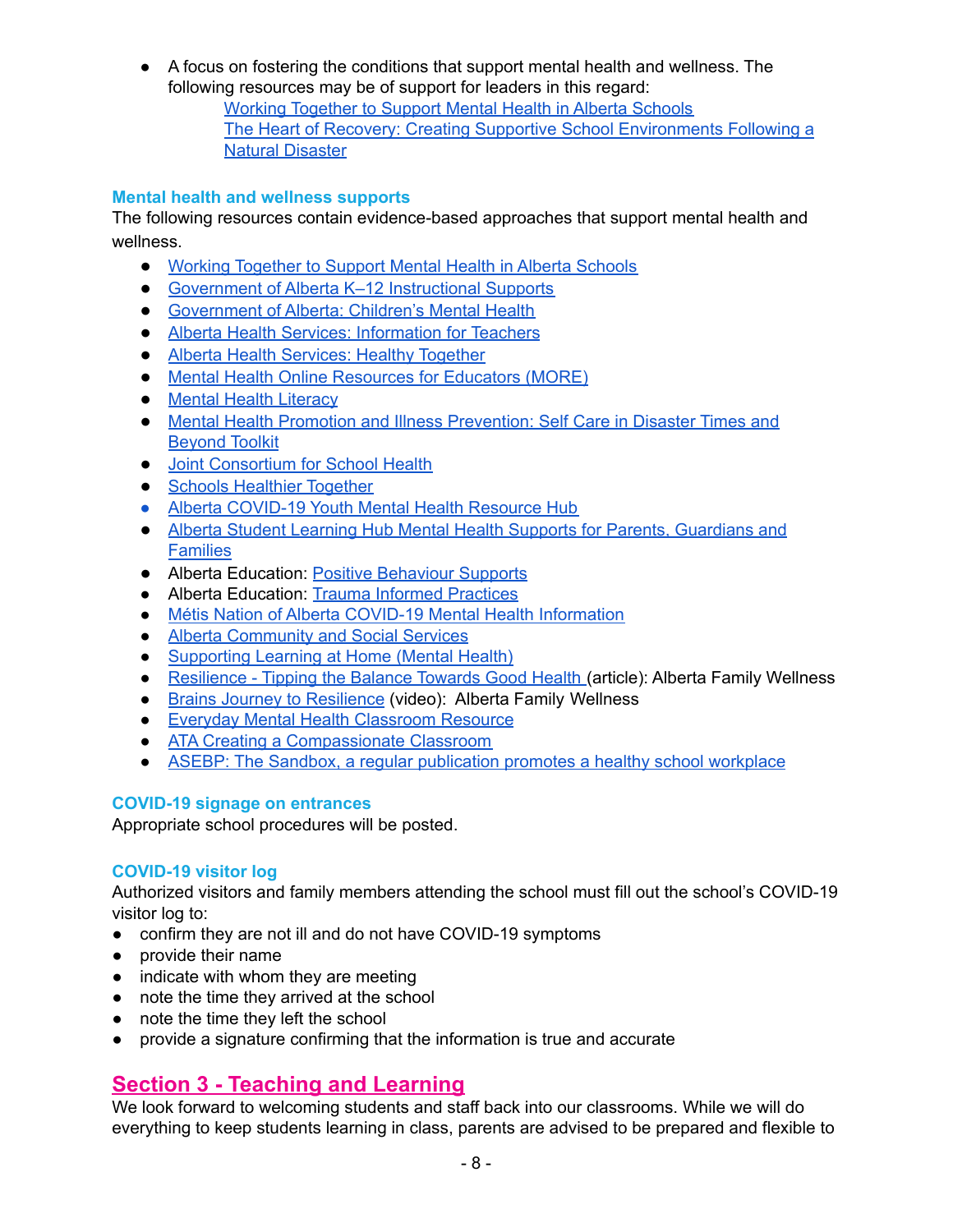adapt to short-term shifts to at-home learning, should student and/or staff illness require it.

#### <span id="page-8-0"></span>**Online learning**

Northern Gateway Public Schools will not be providing an online learning format; however, online learning options are available. Please see the provincial Online Learning [Directory](https://www.alberta.ca/online-learning.aspx#jumplinks-1) and speak with your local school principal.

#### <span id="page-8-1"></span>**Home education**

As per Alberta's *[Education](https://www.qp.alberta.ca/1266.cfm?page=E00P3.cfm&leg_type=Acts&isbncln=9780779816774) Act*, Section 20(1), *a parent of a student may provide, at home or elsewhere, a home education program for the student*…For further information, please see the *Home Education Regulation*, *[September](https://www.qp.alberta.ca/documents/Regs/2019_089.pdf) 2019*. Students who are registered in a home education program for the current school year must remain in that program for the entire school year.

#### <span id="page-8-2"></span>**Supporting students with special needs**

Specific strategies related to COVID-19 will be added as required to meet the student's needs.

The dispensing of medication will follow *Administrative Procedure 714 Medical Assistance for Students* and any applicable COVID-19 guidelines.

Division contract service supports (occupational therapists, speech-language pathologists, and/or psychologists) will provide service following their professional association guidelines and will wear personal protective equipment as needed/required.

#### <span id="page-8-3"></span>**Provincial Achievement Tests (PATs)**

Grade 6 and 9 provincial achievement tests will resume and participation is mandatory for all schools not piloting the new draft Kindergarten to Grade 6 curriculum

#### <span id="page-8-4"></span>**Diploma examinations**

Grade 12 diploma exams are mandatory in the 2021-22 school year; however, as per the Government's December 30, 2021 announcement, all January Diploma exams have been cancelled. At this time, Diploma exams are scheduled to be offered for every diploma exam course in April and June.

#### <span id="page-8-5"></span>**Section 4: School based activities**

There are no specific restrictions or requirements for school activities and services. Schools may continue with activities with consideration given to safety factors. These activities may include:

- Field trips
- Music, singing, dancing, theatre
- Sports
- Visitors to the school
- Food services
- Student transportation
- Work experience
- Ceremonies
- Graduations